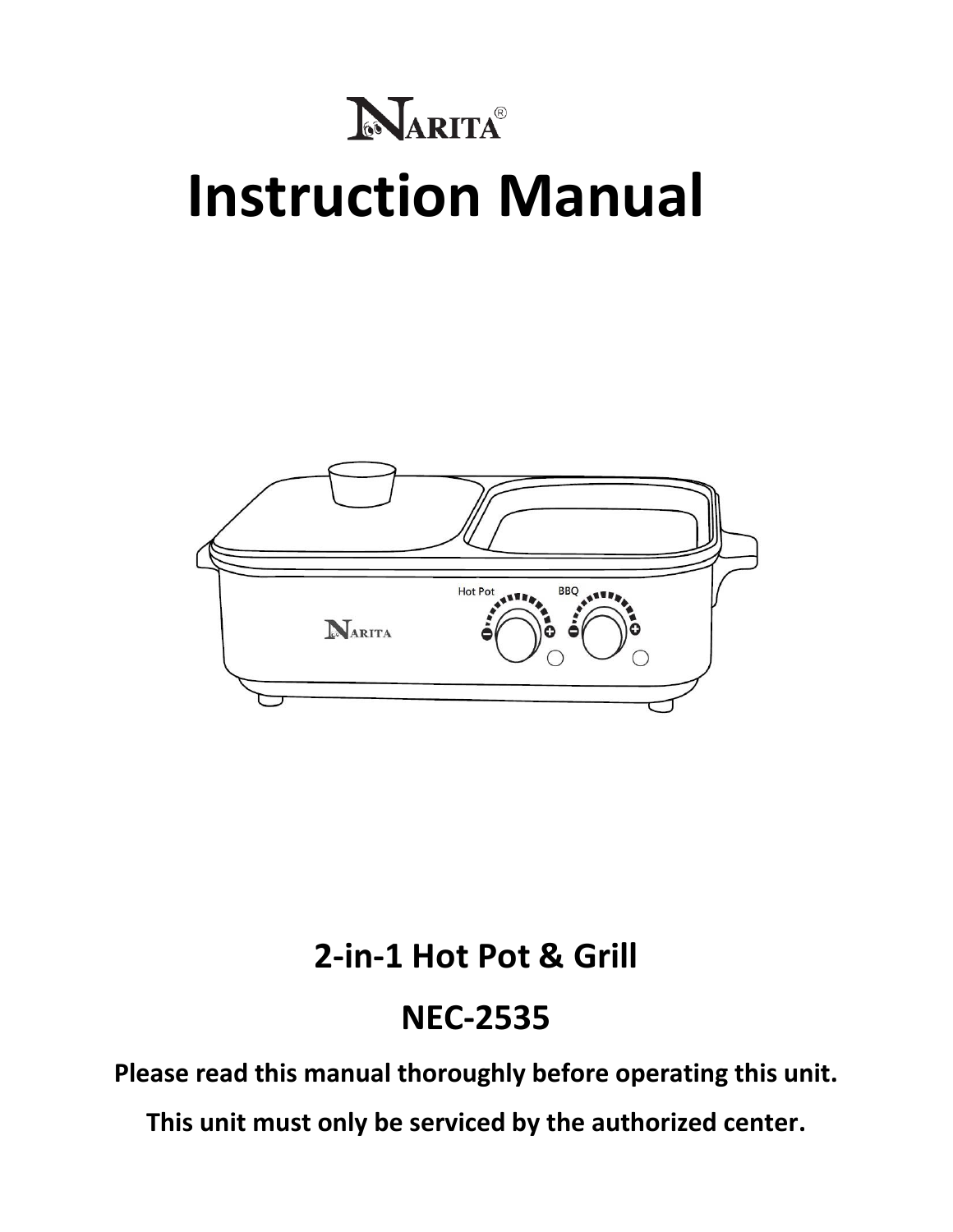# **IMPORTANT SAFEGUARDS**

#### **SAFETY PRECAUTIONS:**

**Warning: A risk of fire and electrical shock exists in all electrical appliances and may cause personal injury or death. Please follow all safety instructions. When using electrical appliances, basic safety precautions should always be followed, including the following:**

- 1. Read all instructions.
- 2. Do not touch hot surfaces. Use handles or knobs.
- 3. To protect against electrical hazards, do not immerse cord, plugs, or the appliance in water or other liquids.
- 4. Close supervision is necessary when any appliance is used by or near children.
- 5. Unplug from outlet when not in use and before cleaning. Allow to cool before putting on or taking off parts, and before cleaning the appliance.
- 6. Do not operate any appliance with a damaged cord or plug or after the appliance malfunctions or has been damaged in any manner. Return appliance to Narita USA for examination, repair or adjustment. See Warranty.
- 7. The use of accessories or attachments not recommended by Narita USA may cause hazards.
- 8. Do not use outdoors.
- 9. Do not let cord hang over edge of table or counter, or touch hot surfaces.
- 10. Do not place on or near a hot gas or electric burner, or in a heated oven.
- 11. Extreme caution must be used when moving an appliance containing hot liquids.
- 12. Always attach plug to appliance first, then plug cord into the wall outlet. To disconnect, turn all controls to "OFF", then remove plug from wall outlet.
- 13. CAUTION: This appliance generates heat and escaping steam during use. Proper precautions must be taken to prevent the risk of burns, fires or other damages to persons or property.
- 14. Do not leave unit unattended while in use.
- 15. This appliance is for Household Use Only. Do not use appliance for other than intended use.
- 16. Do not place the grill pan or hot pot on other heat sources (e.g. cooking stove). It may become deformed.
- 17. Do not block steam vent holes.
- 18. During or immediately after cooking, the area near the Steam Vent Hole is kept at high temperature. To avoid burns, do not touch this area.
- 19. To reduce the risk of electric shock, cook only in the removable container.
- 20. Please use individual outlet.

#### **SAVE THESE INSTRUCTIONS / HOUSEHOLD USE ONLY**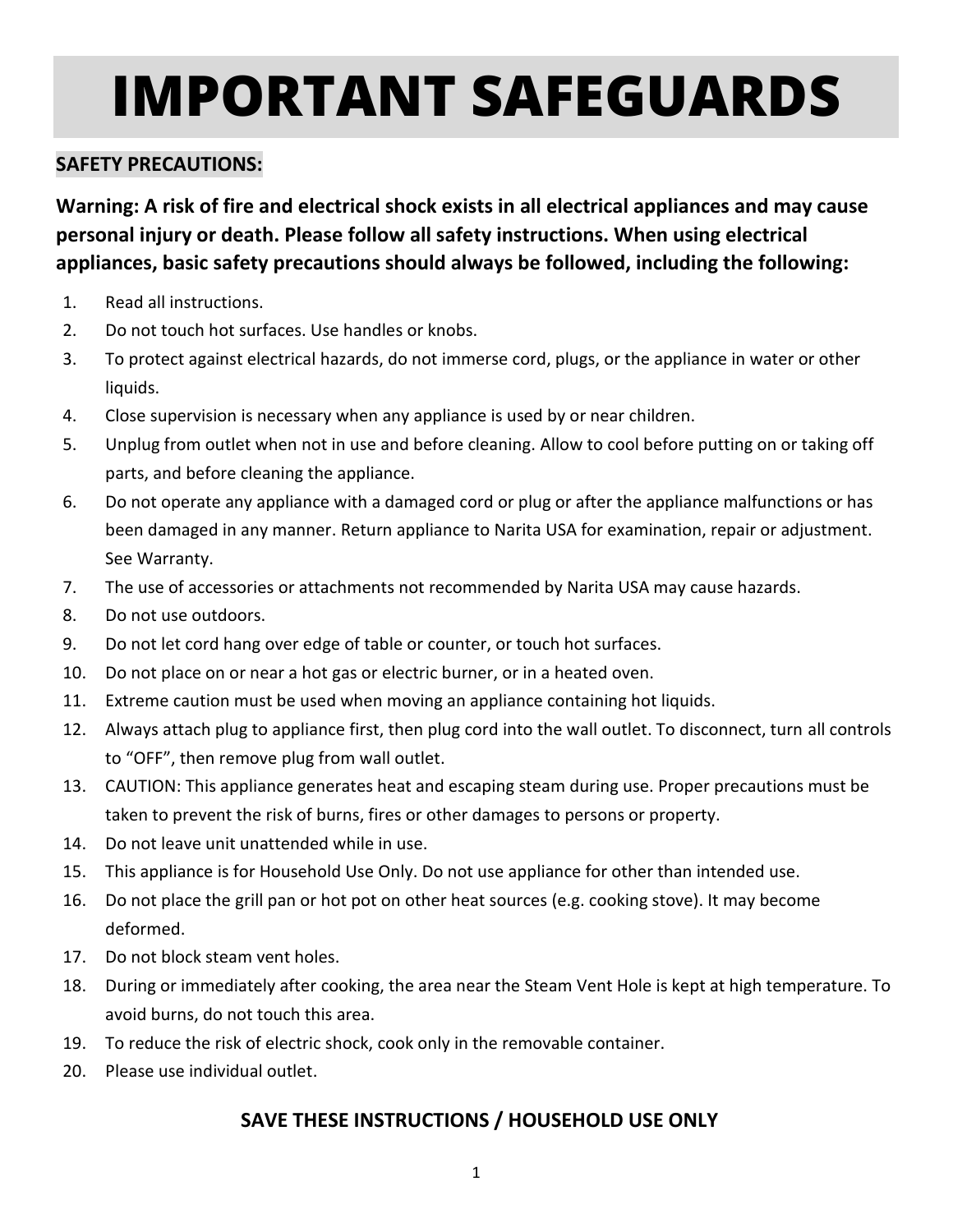## **BEFORE FIRST USE**

#### **Before using for the first time, it is recommended to clean the interior of the grill and hot pot**

#### **thoroughly. Please follow the procedures below before using the grill pan and hot pot:**

- 1. Read all instructions and important safeguards.
- 2. Remove all packing materials and make sure that the product has been received in good condition.
- 3. Take care to keep the electrical components on the exterior of the grill and hot pot dry. Wipe and clean the interior of the grill and hot pot with a damp cloth.
- 4. Be cautions not to get any electrical components wet.
- 5. With a damp cloth, gently wipe off the exterior of the grill and hot pot. Do not wipe off electrical components as this may cause damage to the unit.
- 6. Dry all parts completely.
- 7. Do not immerse in water or other liquids.

## **HOW TO CLEAN**

- 1. Always allow your appliance to cool completely before cleaning.
- 2. Never immerse your appliance completely in water or liquids. Keep the electrical element connection away from liquids. Wash hotpot and grill pan with hot soapy water.
- 3. Remove stubborn stains with plastic scouring pad and mild dish washing liquid. DO NOT USE STEEL WOOL SCOURING PAD.
- 4. Do not put the hot pot or grill pan in an automatic dishwasher as it may warp.
- 5. Rinse any remaining soapy water from the grill and hot pot.
- 6. Dry with a drying towel.
- 7. To avoid scratching the non-stick surface, do not stack objects on grill.
- 8. Store your appliance in its original box or a dry cupboard.
- ★ **When rinsing the hot pot or grill pan under a faucet, hold the pot or pan at a 45° angle as to prevent water from entering the units.**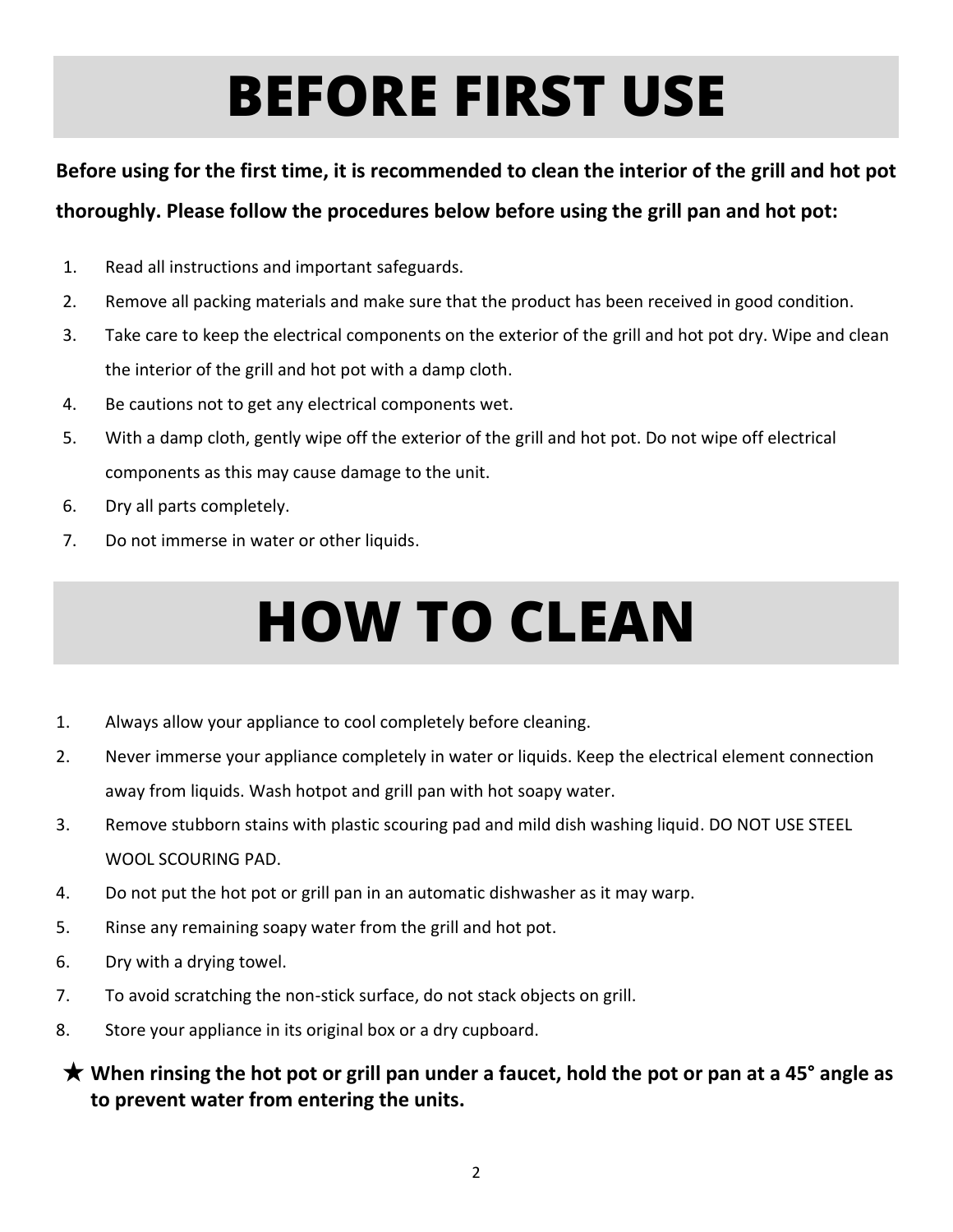#### **BRIEF INTRODUCTIONS:**

Thank you for purchasing the Narita 2-in-1 Hot Pot & Grill. Please follow these simple tips to get the maximum performance and satisfaction from this appliance. Use according to our instructions and it will give you years of trouble-free enjoyment.

### **SPECIFICATION**

| <b>MODEL</b>     | RATED<br>VOLTAGE | RATED<br><b>FREQUENCY</b> | <b>POWER</b><br><b>CONSUMPTION</b> |
|------------------|------------------|---------------------------|------------------------------------|
| <b>NEC-2535B</b> | 120V             | 60Hz                      | 1200W                              |
| <b>NEC-2535R</b> |                  |                           | (Hot Pot 800W)                     |
|                  |                  |                           | (Grill Pan 400W)                   |

### **PARTS IDENTIFICATION**

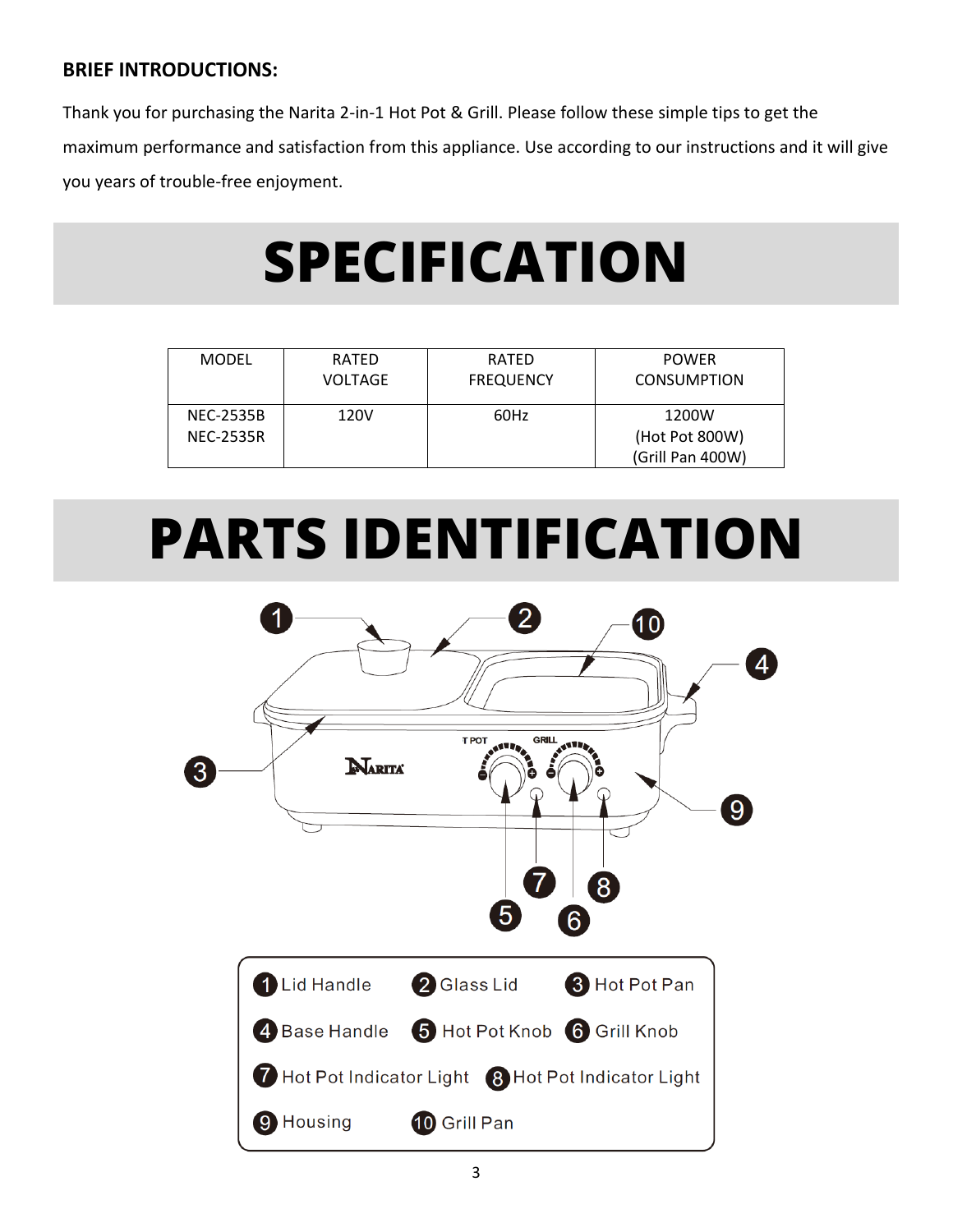## **HOW TO USE**

- 1. Always place the appliance on a flat, clean and non-slippery surface before operating.
- 2. Check whether the base of the hotpot and grill pan is intact before turning on the power.
- 3. Adjust the left knob to the " $-$ " position, and then insert the power supply.
- 4. This grill pan is made of non-stick coating. Lightly lubricate the non-stick coating with a small amount of oil.
- 5. Use only nylon, plastic or wooden utensils with care to avoid scratching the non-stick surface. Never cut food on the grill pan.
- 6. Rotate the knob and the light will illuminate letting you know it is heating up. Rotate the knob to the desired temperature range during cooking.
- 7. When the product is heated to a certain temperature during use, the indicator light on the thermostat will automatically turn off. If the temperature is lower than the set temperature, it will automatically light up and heat. The automatic temperature control design can protect the grill pan.
- 8. During use, please try not to move the electric hot pot or grill pan. When you need to move, please hold the handles at both ends and do not touch the edge of the hot pot or grill pan to avoid accidental burns.
- 9. Use medium to low heat for the best cooking results; very high temperatures can cause discoloration and shorten the life span of the non-stick surface. If higher temperatures are necessary, preheat on medium for a few minutes.
- 10. After use, turn the knob left to  $H T$ , unplug the power plug from outlet.

### **WARNING**

- This product is compatible with 120V/60Hz.
- Do not disassemble the product for any issues or problems. Please send to a certified Narita USA technician for diagnosis and repairs.
- Do not operate if power cord is damaged, send directly to a certified Narita USA technician.
- Operate on a flat surface only, away from flammable materials like curtains.